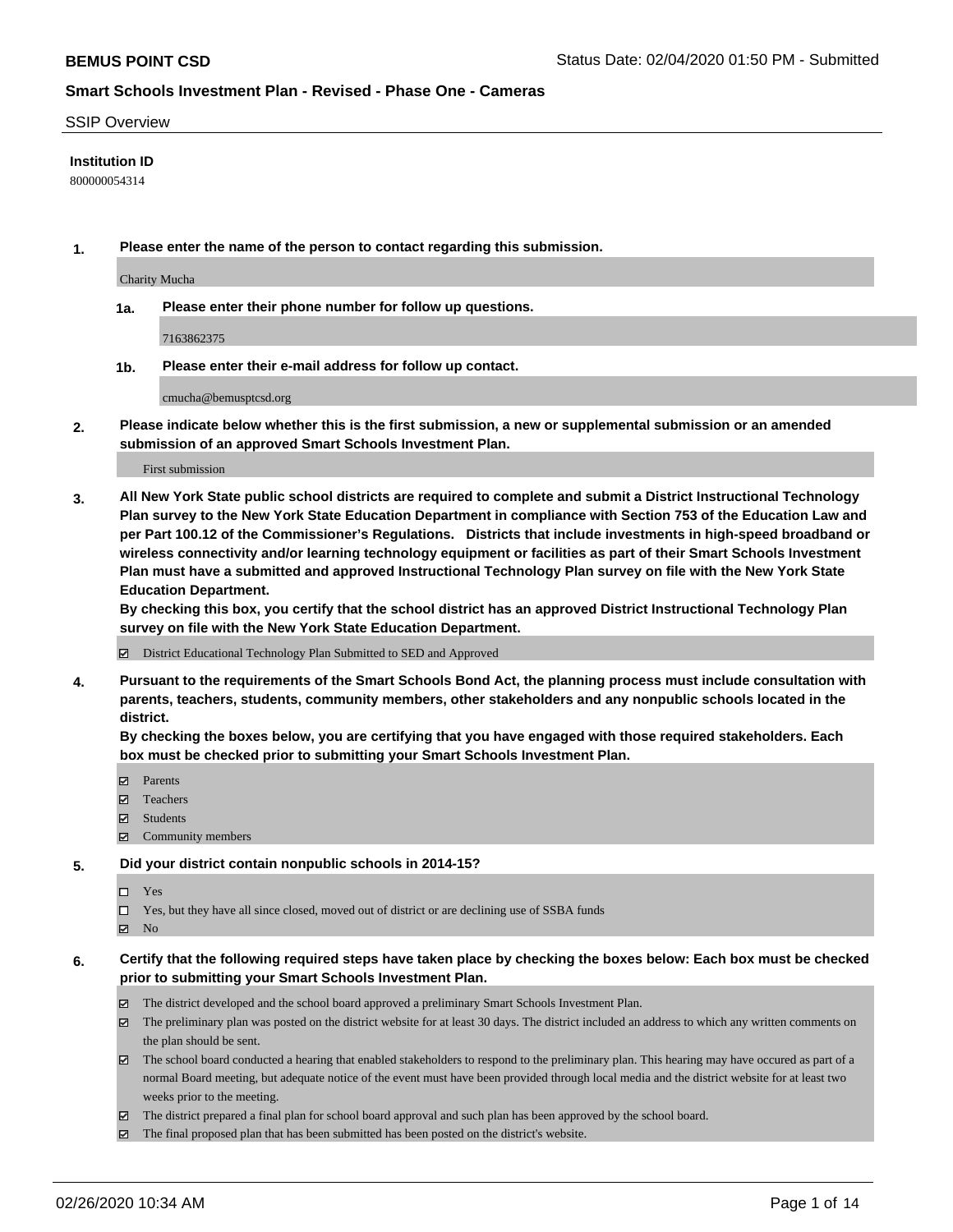SSIP Overview

**6a. Please upload the proposed Smart Schools Investment Plan (SSIP) that was posted on the district's website, along with any supporting materials. Note that this should be different than your recently submitted Educational Technology Survey. The Final SSIP, as approved by the School Board, should also be posted on the website and remain there during the course of the projects contained therein.**

doc20190306113119.pdf

**6b. Enter the webpage address where the final Smart Schools Investment Plan is posted. The Plan should remain posted for the life of the included projects.**

http://bemusptcsd.org/departments/business\_and\_finance/capital\_projects/smart\_school\_bond\_act

**7. Please enter an estimate of the total number of students and staff that will benefit from this Smart Schools Investment Plan based on the cumulative projects submitted to date.**

808

**8. An LEA/School District may partner with one or more other LEA/School Districts to form a consortium to pool Smart Schools Bond Act funds for a project that meets all other Smart School Bond Act requirements. Each school district participating in the consortium will need to file an approved Smart Schools Investment Plan for the project and submit a signed Memorandum of Understanding that sets forth the details of the consortium including the roles of each respective district.**

 $\Box$  The district plans to participate in a consortium to partner with other school district(s) to implement a Smart Schools project.

### **9. Please enter the name and 6-digit SED Code for each LEA/School District participating in the Consortium.**

| Partner LEA/District | <b>ISED BEDS Code</b> |
|----------------------|-----------------------|
| (No Response)        | (No Response)         |

### **10. Please upload a signed Memorandum of Understanding with all of the participating Consortium partners.**

(No Response)

**11. Your district's Smart Schools Bond Act Allocation is:**

\$412,463

#### **12. Final 2014-15 BEDS Enrollment to calculate Nonpublic Sharing Requirement**

|            | Public Enrollment | Nonpublic Enrollment | Total Enrollment | Nonpublic Percentage |
|------------|-------------------|----------------------|------------------|----------------------|
| Enrollment | 714               |                      | 714.00           | 0.00                 |

**13. This table compares each category budget total, as entered in that category's page, to the total expenditures listed in the category's expenditure table. Any discrepancies between the two must be resolved before submission.**

|                                          | Sub-Allocations | <b>Expenditure Totals</b> | <b>Difference</b> |
|------------------------------------------|-----------------|---------------------------|-------------------|
| <b>School Connectivity</b>               | 0.00            | 0.00                      | 0.00              |
| Connectivity Projects for<br>Communities | 0.00            | 0.00                      | 0.00              |
| Classroom Technology                     | 0.00            | 0.00                      | 0.00              |
| Pre-Kindergarten Classrooms              | 0.00            | 0.00                      | 0.00              |
| Replace Transportable<br>Classrooms      | 0.00            | 0.00                      | 0.00              |
| High-Tech Security Features              | 264,000.00      | 264,000.00                | 0.00              |
| Nonpublic Loan                           | 0.00            | 0.00                      | 0.00              |
| Totals:                                  |                 |                           |                   |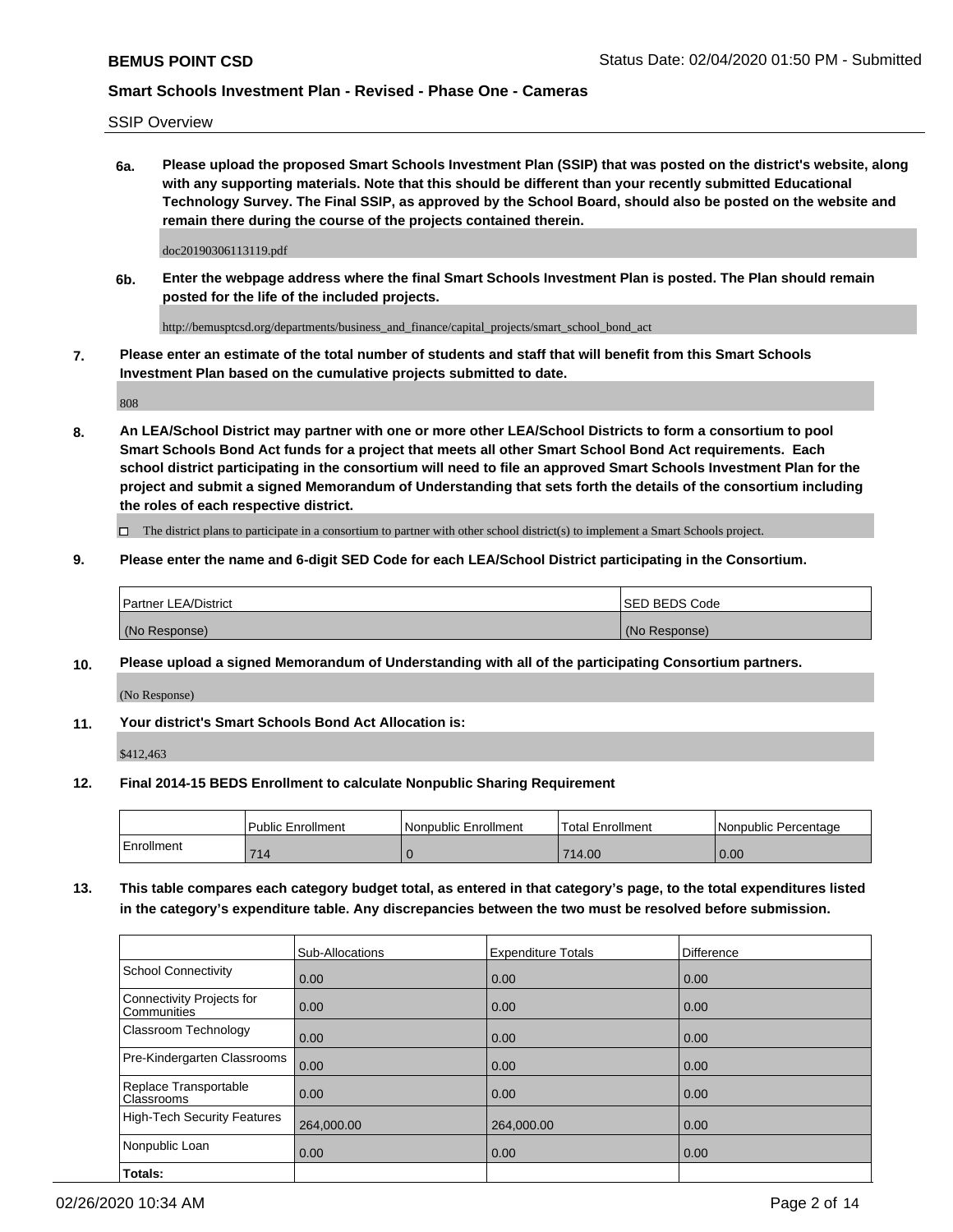SSIP Overview

| 264,000         | 264,000               |                   |
|-----------------|-----------------------|-------------------|
| Sub-Allocations | Totals<br>Expenditure | <b>Difference</b> |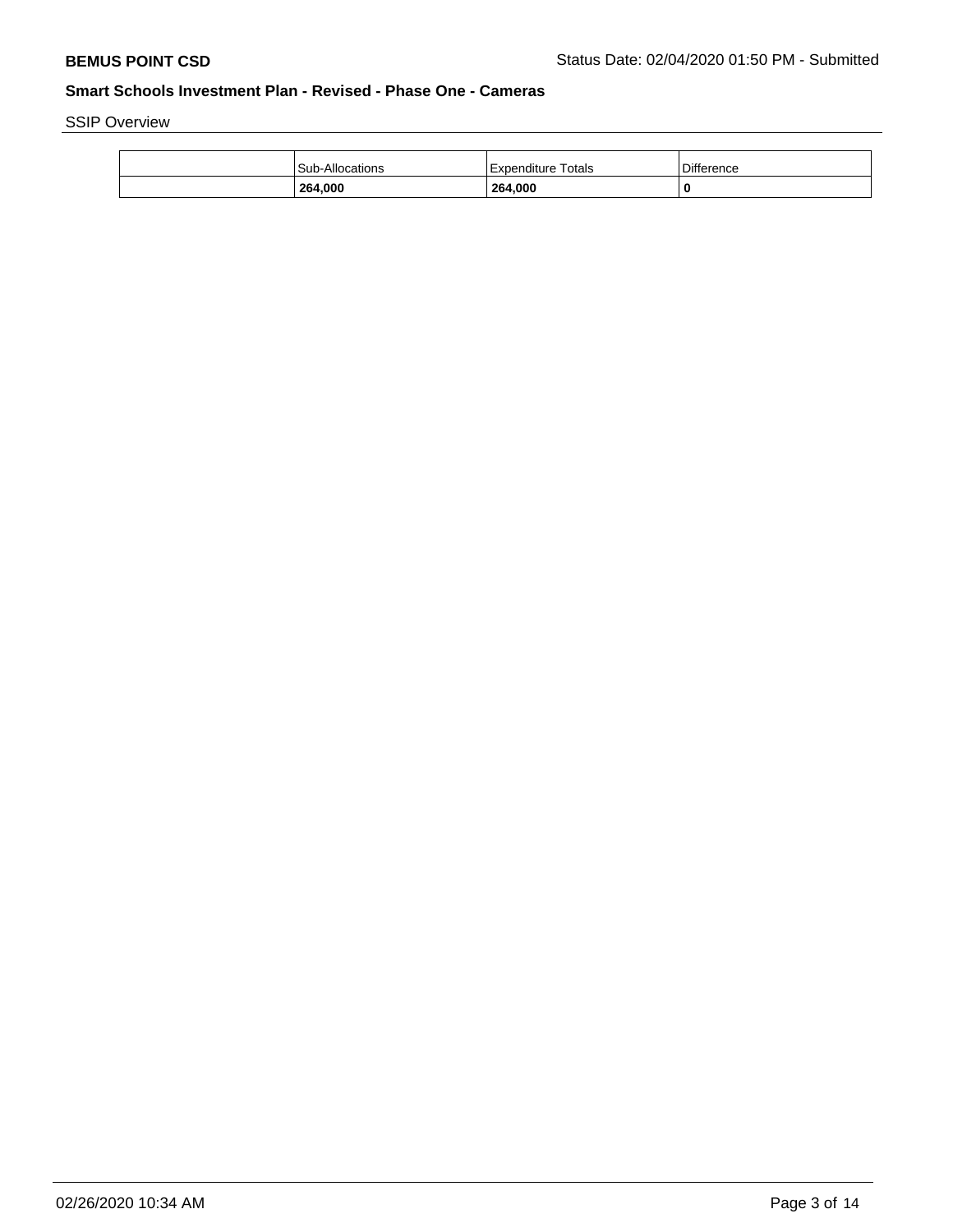School Connectivity

- **1. In order for students and faculty to receive the maximum benefit from the technology made available under the Smart Schools Bond Act, their school buildings must possess sufficient connectivity infrastructure to ensure that devices can be used during the school day. Smart Schools Investment Plans must demonstrate that:**
	- **• sufficient infrastructure that meets the Federal Communications Commission's 100 Mbps per 1,000 students standard currently exists in the buildings where new devices will be deployed, or**
	- **• is a planned use of a portion of Smart Schools Bond Act funds, or**
	- **• is under development through another funding source.**

**Smart Schools Bond Act funds used for technology infrastructure or classroom technology investments must increase the number of school buildings that meet or exceed the minimum speed standard of 100 Mbps per 1,000 students and staff within 12 months. This standard may be met on either a contracted 24/7 firm service or a "burstable" capability. If the standard is met under the burstable criteria, it must be:**

**1. Specifically codified in a service contract with a provider, and**

**2. Guaranteed to be available to all students and devices as needed, particularly during periods of high demand, such as computer-based testing (CBT) periods.**

**Please describe how your district already meets or is planning to meet this standard within 12 months of plan submission.**

(No Response)

**1a. If a district believes that it will be impossible to meet this standard within 12 months, it may apply for a waiver of this requirement, as described on the Smart Schools website. The waiver must be filed and approved by SED prior to submitting this survey.**

 $\Box$  By checking this box, you are certifying that the school district has an approved waiver of this requirement on file with the New York State Education Department.

**2. Connectivity Speed Calculator (Required). If the district currently meets the required speed, enter "Currently Met" in the last box: Expected Date When Required Speed Will be Met.**

|                  | l Number of     | Required Speed | Current Speed in | Expected Speed  | Expected Date                           |
|------------------|-----------------|----------------|------------------|-----------------|-----------------------------------------|
|                  | <b>Students</b> | In Mbps        | l Mbps           | to be Attained  | When Required                           |
|                  |                 |                |                  |                 | l Within 12 Months ISpeed Will be Met l |
| Calculated Speed | (No Response)   | 0.00           | (No Response)    | l (No Response) | l (No Response)                         |

**3. Describe how you intend to use Smart Schools Bond Act funds for high-speed broadband and/or wireless connectivity projects in school buildings.**

(No Response)

**4. Describe the linkage between the district's District Instructional Technology Plan and how the proposed projects will improve teaching and learning. (There should be a link between your response to this question and your responses to Question 1 in Section IV - NYSED Initiatives Alignment: "Explain how the district use of instructional technology will serve as a part of a comprehensive and sustained effort to support rigorous academic standards attainment and performance improvement for students."** 

**Your answer should also align with your answers to the questions in Section II - Strategic Technology Planning and the associated Action Steps in Section III - Action Plan.)**

(No Response)

**5. If the district wishes to have students and staff access the Internet from wireless devices within the school building, or in close proximity to it, it must first ensure that it has a robust Wi-Fi network in place that has sufficient bandwidth to meet user demand.**

**Please describe how you have quantified this demand and how you plan to meet this demand.**

(No Response)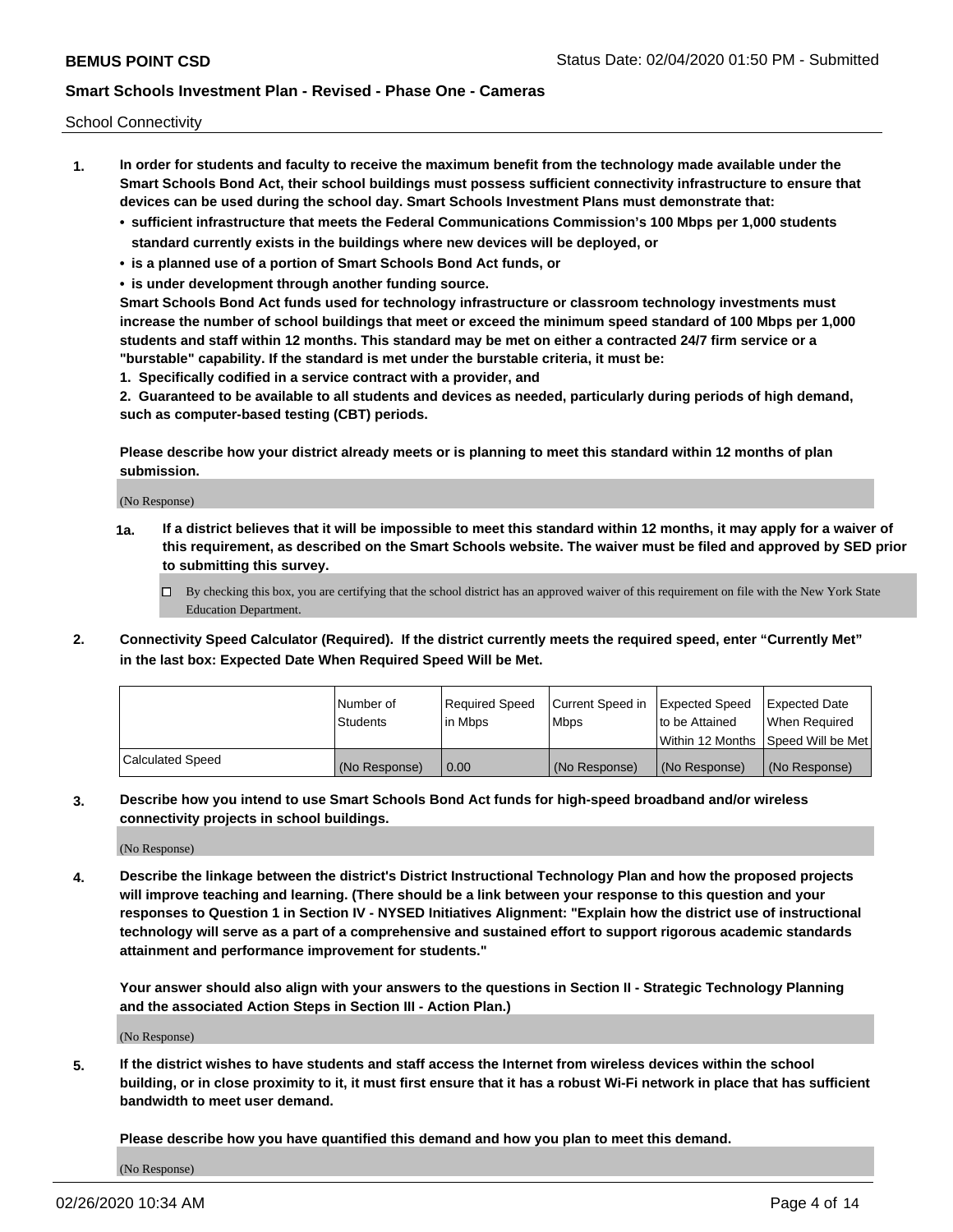School Connectivity

**6. Smart Schools plans with any expenditures in the School Connectivity category require a project number from the Office of Facilities Planning. Districts must submit an SSBA LOI and receive project numbers prior to submitting the SSIP. As indicated on the LOI, some projects may be eligible for a streamlined review and will not require a building permit.**

**Please indicate on a separate row each project number given to you by the Office of Facilities Planning.**

| Project Number |  |
|----------------|--|
| (No Response)  |  |

**7. Certain high-tech security and connectivity infrastructure projects may be eligible for an expedited review process as determined by the Office of Facilities Planning.**

### **Was your project deemed eligible for streamlined review?**

(No Response)

### **8. Include the name and license number of the architect or engineer of record.**

| Name          | License Number |
|---------------|----------------|
| (No Response) | (No Response)  |

### **9. Public Expenditures – Loanable (Counts toward the nonpublic loan calculation)**

| Select the allowable expenditure type.<br>Repeat to add another item under each type. | <b>PUBLIC</b> Items to be<br>l Purchased | Quantity           | Cost Per Item    | <b>Total Cost</b> |
|---------------------------------------------------------------------------------------|------------------------------------------|--------------------|------------------|-------------------|
| (No Response)                                                                         | (No Response)                            | l (No<br>Response) | (No<br>Response) | $\overline{0.00}$ |
|                                                                                       |                                          | 0                  | 0.00             |                   |

### **10. Public Expenditures – Non-Loanable (Does not count toward nonpublic loan calculation)**

| Select the allowable expenditure | <b>PUBLIC</b> Items to be purchased | Quantity      | Cost per Item | <b>Total Cost</b> |
|----------------------------------|-------------------------------------|---------------|---------------|-------------------|
| type.                            |                                     |               |               |                   |
| Repeat to add another item under |                                     |               |               |                   |
| each type.                       |                                     |               |               |                   |
| (No Response)                    | (No Response)                       | (No Response) | (No Response) | 0.00              |
|                                  |                                     |               | 0.00          |                   |

#### **11. Final 2014-15 BEDS Enrollment to calculate Nonpublic Sharing Requirement (no changes allowed.)**

|            | Public Enrollment | Nonpublic Enrollment | 'Total Enrollment | l Nonpublic Percentage |
|------------|-------------------|----------------------|-------------------|------------------------|
| Enrollment | 714               |                      | 714.00            | 0.00                   |

#### **12. Total Public Budget - Loanable (Counts toward the nonpublic loan calculation)**

|                                                      | Public Allocations | <b>Estimated Nonpublic Loan</b><br>Amount | Estimated Total Sub-Allocations |
|------------------------------------------------------|--------------------|-------------------------------------------|---------------------------------|
| Network/Access Costs                                 | (No Response)      | 0.00                                      | 0.00                            |
| School Internal Connections and<br><b>Components</b> | (No Response)      | 0.00                                      | 0.00                            |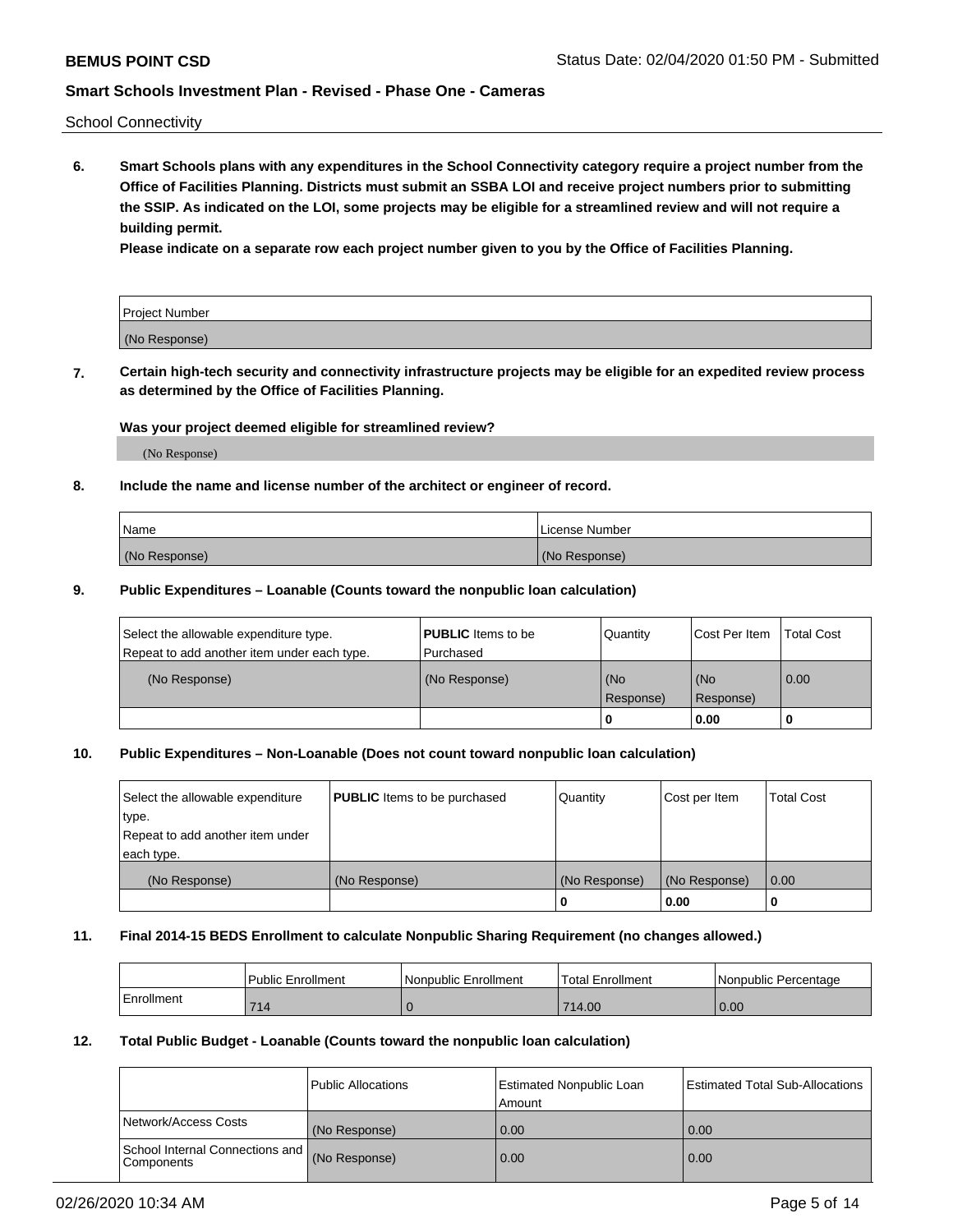School Connectivity

|         | Public Allocations | <b>Estimated Nonpublic Loan</b><br>l Amount | <b>Estimated Total Sub-Allocations  </b> |
|---------|--------------------|---------------------------------------------|------------------------------------------|
| Other   | (No Response)      | 0.00                                        | 0.00                                     |
| Totals: | 0.00               | 0                                           |                                          |

# **13. Total Public Budget – Non-Loanable (Does not count toward the nonpublic loan calculation)**

| Sub-<br>Allocation |
|--------------------|
| (No Response)      |
| (No Response)      |
| (No Response)      |
| (No Response)      |
| (No Response)      |
| (No Response)      |
| (No Response)      |
| 0.00               |
|                    |

# **14. School Connectivity Totals**

|                          | Total Sub-Allocations |
|--------------------------|-----------------------|
| Total Loanable Items     | 0.00                  |
| Total Non-Ioanable Items | 0.00                  |
| Totals:                  | 0                     |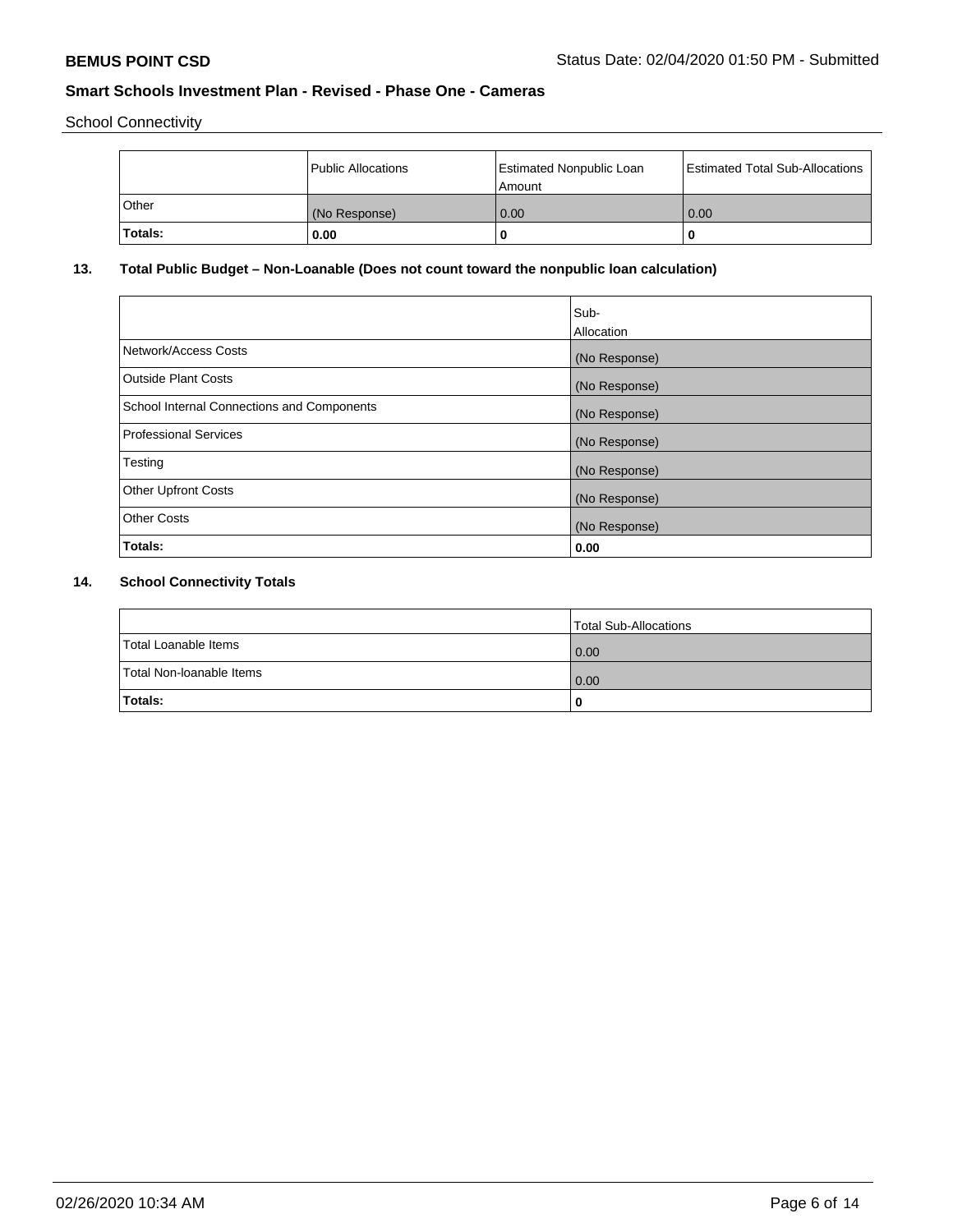Community Connectivity (Broadband and Wireless)

**1. Describe how you intend to use Smart Schools Bond Act funds for high-speed broadband and/or wireless connectivity projects in the community.**

(No Response)

**2. Please describe how the proposed project(s) will promote student achievement and increase student and/or staff access to the Internet in a manner that enhances student learning and/or instruction outside of the school day and/or school building.**

(No Response)

**3. Community connectivity projects must comply with all the necessary local building codes and regulations (building and related permits are not required prior to plan submission).**

 $\Box$  I certify that we will comply with all the necessary local building codes and regulations.

**4. Please describe the physical location of the proposed investment.**

(No Response)

**5. Please provide the initial list of partners participating in the Community Connectivity Broadband Project, along with their Federal Tax Identification (Employer Identification) number.**

| <b>Project Partners</b> | l Federal ID # |
|-------------------------|----------------|
| (No Response)           | (No Response)  |

**6. Please detail the type, quantity, per unit cost and total cost of the eligible items under each sub-category.**

| Select the allowable expenditure | Item to be purchased | Quantity      | Cost per Item | <b>Total Cost</b> |
|----------------------------------|----------------------|---------------|---------------|-------------------|
| type.                            |                      |               |               |                   |
| Repeat to add another item under |                      |               |               |                   |
| each type.                       |                      |               |               |                   |
| (No Response)                    | (No Response)        | (No Response) | (No Response) | 0.00              |
|                                  |                      | o             | 0.00          |                   |

**7. If you are submitting an allocation for Community Connectivity, complete this table.**

**Note that the calculated Total at the bottom of the table must equal the Total allocation for this category that you entered in the SSIP Overview overall budget.**

|                                    | Sub-Allocation |
|------------------------------------|----------------|
| Network/Access Costs               | (No Response)  |
| Outside Plant Costs                | (No Response)  |
| <b>Tower Costs</b>                 | (No Response)  |
| <b>Customer Premises Equipment</b> | (No Response)  |
| <b>Professional Services</b>       | (No Response)  |
| Testing                            | (No Response)  |
| <b>Other Upfront Costs</b>         | (No Response)  |
| <b>Other Costs</b>                 | (No Response)  |
| Totals:                            | 0.00           |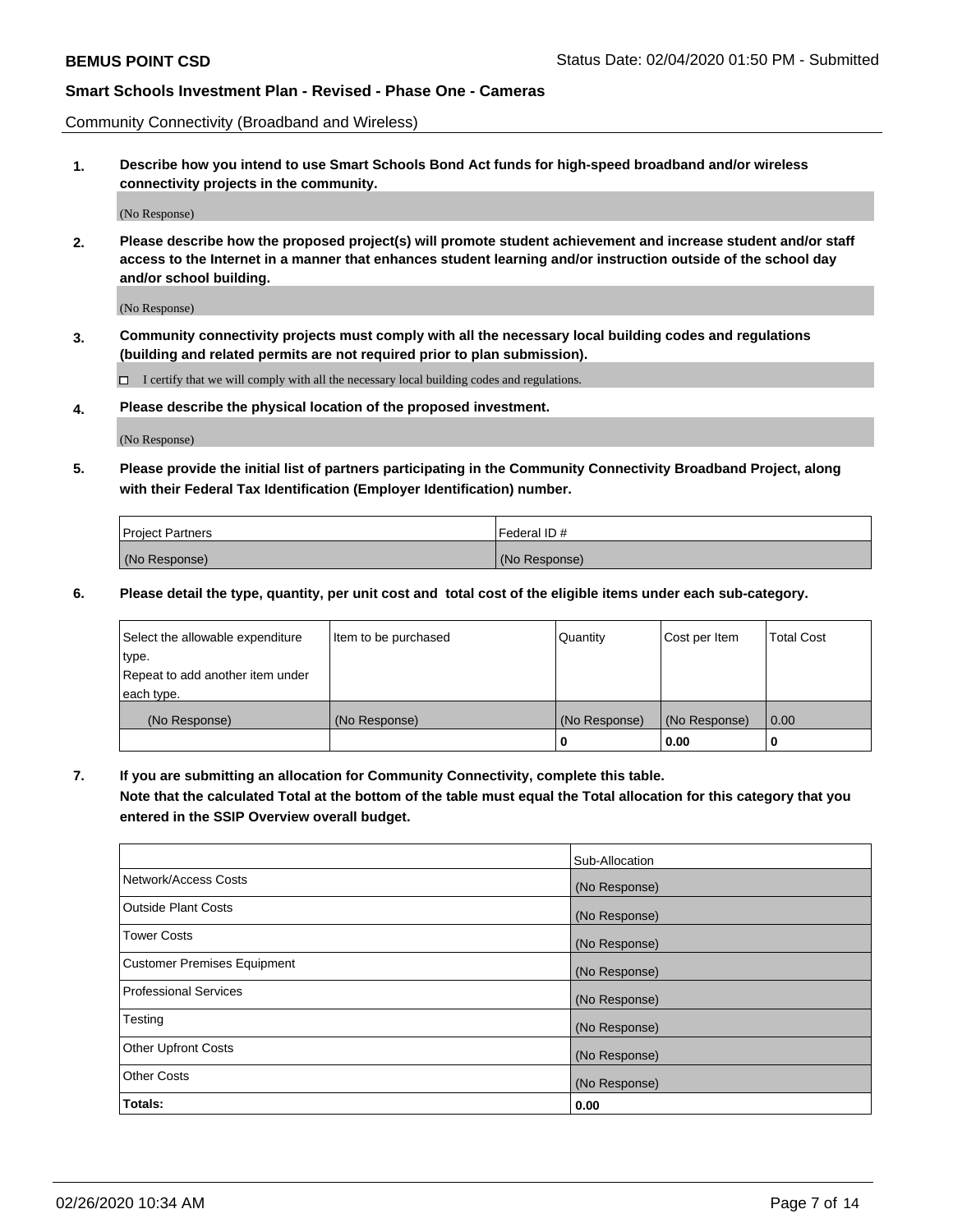### Classroom Learning Technology

**1. In order for students and faculty to receive the maximum benefit from the technology made available under the Smart Schools Bond Act, their school buildings must possess sufficient connectivity infrastructure to ensure that devices can be used during the school day. Smart Schools Investment Plans must demonstrate that sufficient infrastructure that meets the Federal Communications Commission's 100 Mbps per 1,000 students standard currently exists in the buildings where new devices will be deployed, or is a planned use of a portion of Smart Schools Bond Act funds, or is under development through another funding source. Smart Schools Bond Act funds used for technology infrastructure or classroom technology investments must increase the number of school buildings that meet or exceed the minimum speed standard of 100 Mbps per 1,000 students and staff within 12 months. This standard may be met on either a contracted 24/7 firm service or a "burstable" capability. If the standard is met under the burstable criteria, it must be:**

**1. Specifically codified in a service contract with a provider, and**

**2. Guaranteed to be available to all students and devices as needed, particularly during periods of high demand, such as computer-based testing (CBT) periods.**

**Please describe how your district already meets or is planning to meet this standard within 12 months of plan submission.**

(No Response)

- **1a. If a district believes that it will be impossible to meet this standard within 12 months, it may apply for a waiver of this requirement, as described on the Smart Schools website. The waiver must be filed and approved by SED prior to submitting this survey.**
	- By checking this box, you are certifying that the school district has an approved waiver of this requirement on file with the New York State Education Department.
- **2. Connectivity Speed Calculator (Required). If the district currently meets the required speed, enter "Currently Met" in the last box: Expected Date When Required Speed Will be Met.**

|                  | l Number of     | Required Speed | Current Speed in | <b>Expected Speed</b> | <b>Expected Date</b>                |
|------------------|-----------------|----------------|------------------|-----------------------|-------------------------------------|
|                  | <b>Students</b> | l in Mbps      | l Mbps           | to be Attained        | When Required                       |
|                  |                 |                |                  |                       | Within 12 Months  Speed Will be Met |
| Calculated Speed | (No Response)   | 0.00           | (No Response)    | l (No Response)       | (No Response)                       |

**3. If the district wishes to have students and staff access the Internet from wireless devices within the school building, or in close proximity to it, it must first ensure that it has a robust Wi-Fi network in place that has sufficient bandwidth to meet user demand.**

**Please describe how you have quantified this demand and how you plan to meet this demand.**

(No Response)

**4. All New York State public school districts are required to complete and submit an Instructional Technology Plan survey to the New York State Education Department in compliance with Section 753 of the Education Law and per Part 100.12 of the Commissioner's Regulations.**

**Districts that include educational technology purchases as part of their Smart Schools Investment Plan must have a submitted and approved Instructional Technology Plan survey on file with the New York State Education Department.**

- By checking this box, you are certifying that the school district has an approved Instructional Technology Plan survey on file with the New York State Education Department.
- **5. Describe the devices you intend to purchase and their compatibility with existing or planned platforms or systems. Specifically address the adequacy of each facility's electrical, HVAC and other infrastructure necessary to install and support the operation of the planned technology.**

(No Response)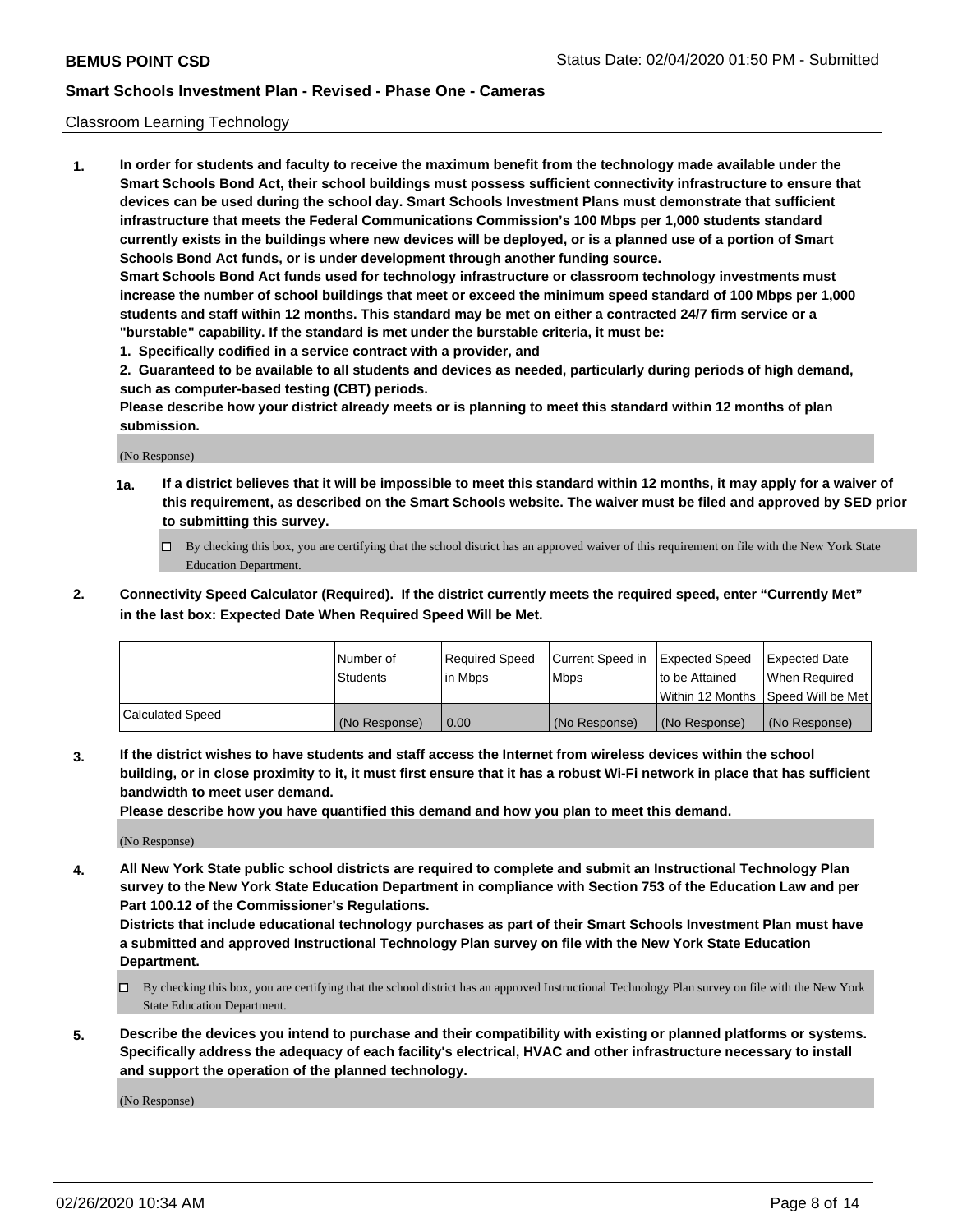### Classroom Learning Technology

- **6. Describe how the proposed technology purchases will:**
	- **> enhance differentiated instruction;**
	- **> expand student learning inside and outside the classroom;**
	- **> benefit students with disabilities and English language learners; and**
	- **> contribute to the reduction of other learning gaps that have been identified within the district.**

**The expectation is that districts will place a priority on addressing the needs of students who struggle to succeed in a rigorous curriculum. Responses in this section should specifically address this concern and align with the district's Instructional Technology Plan (in particular Question 2 of E. Curriculum and Instruction: "Does the district's instructional technology plan address the needs of students with disabilities to ensure equitable access to instruction, materials and assessments?" and Question 3 of the same section: "Does the district's instructional technology plan address the provision of assistive technology specifically for students with disabilities to ensure access to and participation in the general curriculum?")**

**In addition, describe how the district ensures equitable access to instruction, materials and assessments and participation in the general curriculum for both SWD and English Language Learners/Multilingual Learners (ELL/MLL) students.**

(No Response)

**7. Where appropriate, describe how the proposed technology purchases will enhance ongoing communication with parents and other stakeholders and help the district facilitate technology-based regional partnerships, including distance learning and other efforts.**

(No Response)

**8. Describe the district's plan to provide professional development to ensure that administrators, teachers and staff can employ the technology purchased to enhance instruction successfully.**

**Note: This response should be aligned and expanded upon in accordance with your district's response to Question 1 of F. Professional Development of your Instructional Technology Plan: "Please provide a summary of professional development offered to teachers and staff, for the time period covered by this plan, to support technology to enhance teaching and learning. Please include topics, audience and method of delivery within your summary."**

(No Response)

- **9. Districts must contact one of the SUNY/CUNY teacher preparation programs listed on the document on the left side of the page that supplies the largest number of the district's new teachers to request advice on innovative uses and best practices at the intersection of pedagogy and educational technology.**
	- By checking this box, you certify that you have contacted the SUNY/CUNY teacher preparation program that supplies the largest number of your new teachers to request advice on these issues.
	- **9a. Please enter the name of the SUNY or CUNY Institution that you contacted.**

(No Response)

**9b. Enter the primary Institution phone number.**

(No Response)

**9c. Enter the name of the contact person with whom you consulted and/or will be collaborating with on innovative uses of technology and best practices.**

(No Response)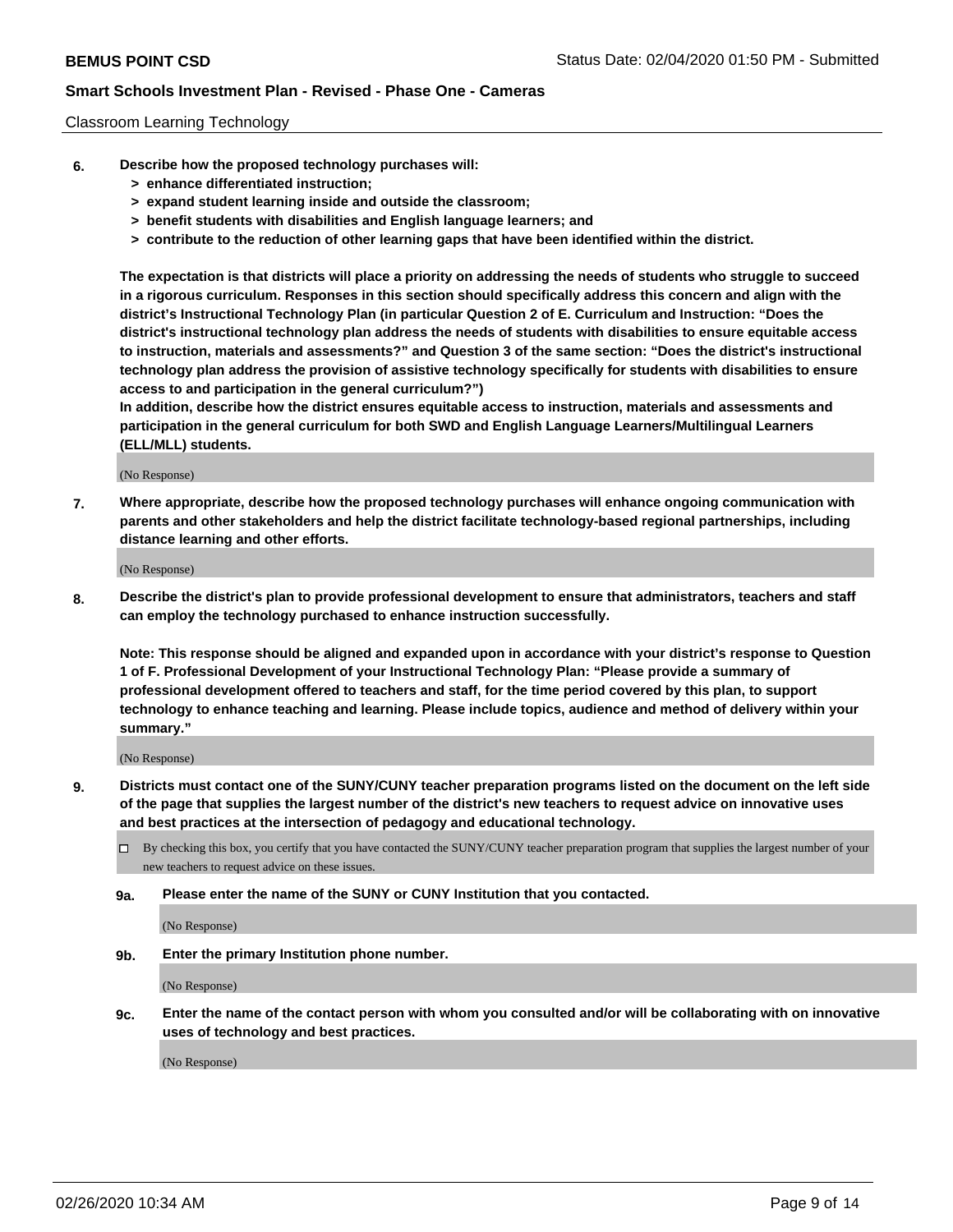### Classroom Learning Technology

**10. To ensure the sustainability of technology purchases made with Smart Schools funds, districts must demonstrate a long-term plan to maintain and replace technology purchases supported by Smart Schools Bond Act funds. This sustainability plan shall demonstrate a district's capacity to support recurring costs of use that are ineligible for Smart Schools Bond Act funding such as device maintenance, technical support, Internet and wireless fees, maintenance of hotspots, staff professional development, building maintenance and the replacement of incidental items. Further, such a sustainability plan shall include a long-term plan for the replacement of purchased devices and equipment at the end of their useful life with other funding sources.**

 $\Box$  By checking this box, you certify that the district has a sustainability plan as described above.

**11. Districts must ensure that devices purchased with Smart Schools Bond funds will be distributed, prepared for use, maintained and supported appropriately. Districts must maintain detailed device inventories in accordance with generally accepted accounting principles.**

By checking this box, you certify that the district has a distribution and inventory management plan and system in place.

#### **12. Please detail the type, quantity, per unit cost and total cost of the eligible items under each sub-category.**

| Select the allowable expenditure<br>type.<br>Repeat to add another item under | Item to be Purchased | Quantity      | Cost per Item | <b>Total Cost</b> |
|-------------------------------------------------------------------------------|----------------------|---------------|---------------|-------------------|
| each type.<br>(No Response)                                                   | (No Response)        | (No Response) | (No Response) | 0.00              |
|                                                                               |                      | 0             | 0.00          |                   |

### **13. Final 2014-15 BEDS Enrollment to calculate Nonpublic Sharing Requirement (no changes allowed.)**

|            | <b>Public Enrollment</b> | Nonpublic Enrollment | <b>Total Enrollment</b> | Nonpublic<br>l Percentage |
|------------|--------------------------|----------------------|-------------------------|---------------------------|
| Enrollment | 714                      |                      | 714.00                  | 0.00                      |

### **14. If you are submitting an allocation for Classroom Learning Technology complete this table.**

|                         | Public School Sub-Allocation | <b>Estimated Nonpublic Loan</b><br>Amount<br>(Based on Percentage Above) | <b>Estimated Total Public and</b><br>Nonpublic Sub-Allocation |
|-------------------------|------------------------------|--------------------------------------------------------------------------|---------------------------------------------------------------|
| Interactive Whiteboards | (No Response)                | 0.00                                                                     | 0.00                                                          |
| Computer Servers        | (No Response)                | 0.00                                                                     | 0.00                                                          |
| Desktop Computers       | (No Response)                | 0.00                                                                     | 0.00                                                          |
| <b>Laptop Computers</b> | (No Response)                | 0.00                                                                     | 0.00                                                          |
| <b>Tablet Computers</b> | (No Response)                | 0.00                                                                     | 0.00                                                          |
| Other Costs             | (No Response)                | 0.00                                                                     | 0.00                                                          |
| Totals:                 | 0.00                         | 0                                                                        | 0                                                             |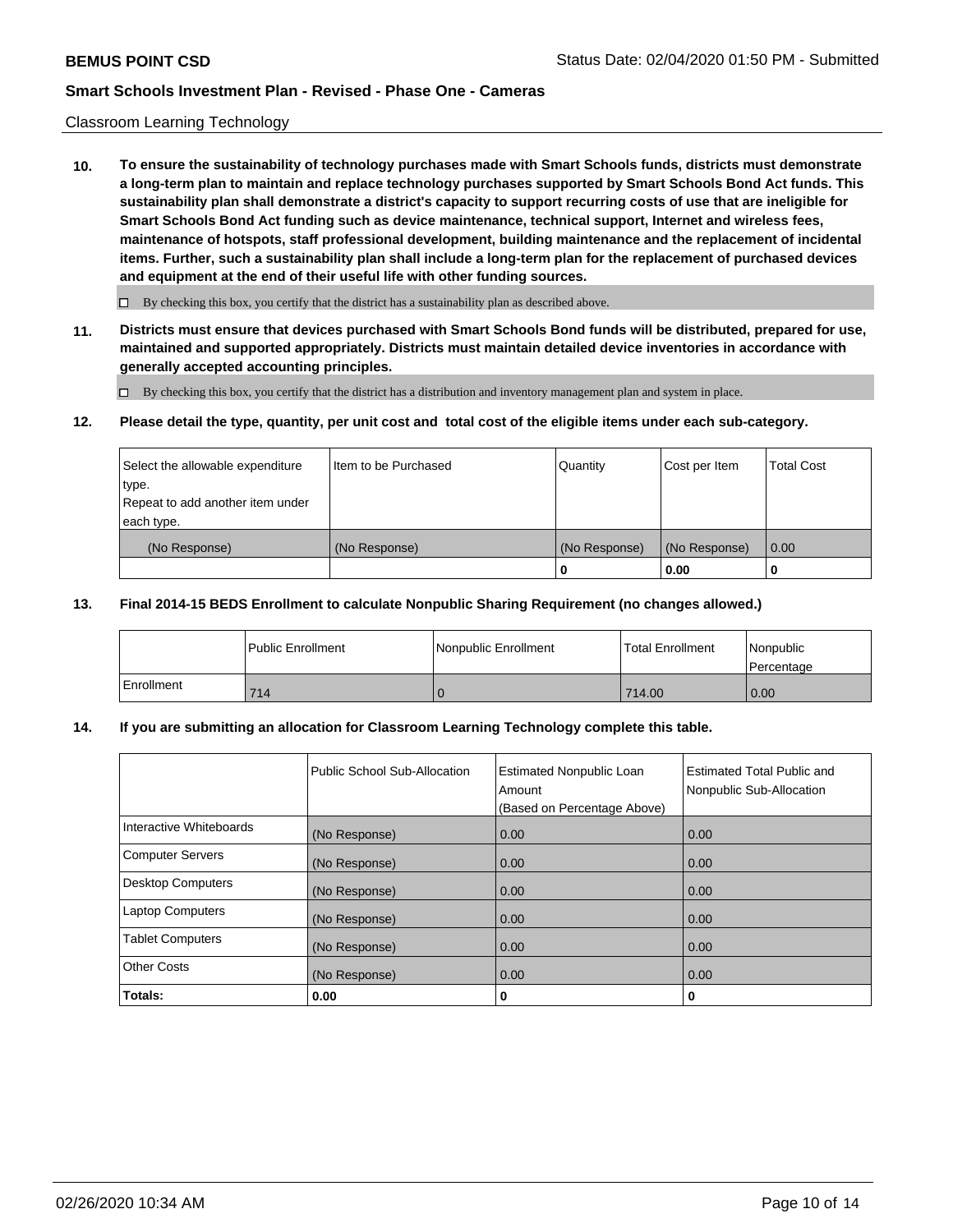#### Pre-Kindergarten Classrooms

**1. Provide information regarding how and where the district is currently serving pre-kindergarten students and justify the need for additional space with enrollment projections over 3 years.**

(No Response)

- **2. Describe the district's plan to construct, enhance or modernize education facilities to accommodate prekindergarten programs. Such plans must include:**
	- **Specific descriptions of what the district intends to do to each space;**
	- **An affirmation that new pre-kindergarten classrooms will contain a minimum of 900 square feet per classroom;**
	- **The number of classrooms involved;**
	- **The approximate construction costs per classroom; and**
	- **Confirmation that the space is district-owned or has a long-term lease that exceeds the probable useful life of the improvements.**

(No Response)

**3. Smart Schools Bond Act funds may only be used for capital construction costs. Describe the type and amount of additional funds that will be required to support ineligible ongoing costs (e.g. instruction, supplies) associated with any additional pre-kindergarten classrooms that the district plans to add.**

(No Response)

**4. All plans and specifications for the erection, repair, enlargement or remodeling of school buildings in any public school district in the State must be reviewed and approved by the Commissioner. Districts that plan capital projects using their Smart Schools Bond Act funds will undergo a Preliminary Review Process by the Office of Facilities Planning.**

**Please indicate on a separate row each project number given to you by the Office of Facilities Planning.**

| Project Number |  |
|----------------|--|
| (No Response)  |  |
|                |  |

**5. Please detail the type, quantity, per unit cost and total cost of the eligible items under each sub-category.**

| Select the allowable expenditure | Item to be purchased | Quantity      | Cost per Item | <b>Total Cost</b> |
|----------------------------------|----------------------|---------------|---------------|-------------------|
| type.                            |                      |               |               |                   |
| Repeat to add another item under |                      |               |               |                   |
| each type.                       |                      |               |               |                   |
| (No Response)                    | (No Response)        | (No Response) | (No Response) | 0.00              |
|                                  |                      | υ             | 0.00          |                   |

**6. If you have made an allocation for Pre-Kindergarten Classrooms, complete this table. Note that the calculated Total at the bottom of the table must equal the Total allocation for this category that you entered in the SSIP Overview overall budget.**

|                                          | Sub-Allocation |
|------------------------------------------|----------------|
| Construct Pre-K Classrooms               | (No Response)  |
| Enhance/Modernize Educational Facilities | (No Response)  |
| <b>Other Costs</b>                       | (No Response)  |
| Totals:                                  | 0.00           |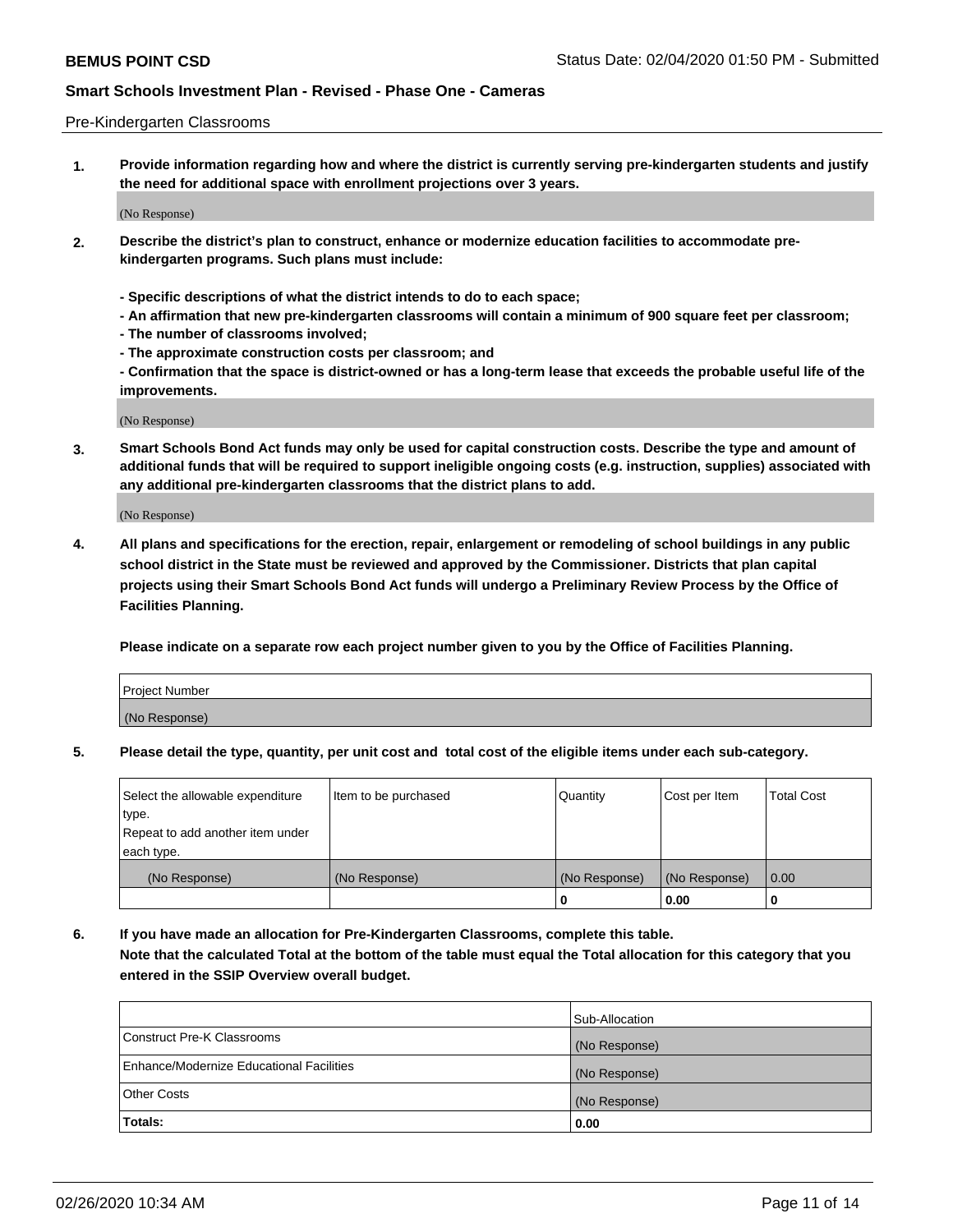Replace Transportable Classrooms

**1. Describe the district's plan to construct, enhance or modernize education facilities to provide high-quality instructional space by replacing transportable classrooms.**

(No Response)

**2. All plans and specifications for the erection, repair, enlargement or remodeling of school buildings in any public school district in the State must be reviewed and approved by the Commissioner. Districts that plan capital projects using their Smart Schools Bond Act funds will undergo a Preliminary Review Process by the Office of Facilities Planning.**

**Please indicate on a separate row each project number given to you by the Office of Facilities Planning.**

| Project Number |  |
|----------------|--|
|                |  |
|                |  |
|                |  |
|                |  |
| (No Response)  |  |
|                |  |
|                |  |
|                |  |

**3. For large projects that seek to blend Smart Schools Bond Act dollars with other funds, please note that Smart Schools Bond Act funds can be allocated on a pro rata basis depending on the number of new classrooms built that directly replace transportable classroom units.**

**If a district seeks to blend Smart Schools Bond Act dollars with other funds describe below what other funds are being used and what portion of the money will be Smart Schools Bond Act funds.**

(No Response)

**4. Please detail the type, quantity, per unit cost and total cost of the eligible items under each sub-category.**

| Select the allowable expenditure | Item to be purchased | Quantity      | Cost per Item | Total Cost |
|----------------------------------|----------------------|---------------|---------------|------------|
| ∣type.                           |                      |               |               |            |
| Repeat to add another item under |                      |               |               |            |
| each type.                       |                      |               |               |            |
| (No Response)                    | (No Response)        | (No Response) | (No Response) | 0.00       |
|                                  |                      | u             | 0.00          |            |

**5. If you have made an allocation for Replace Transportable Classrooms, complete this table. Note that the calculated Total at the bottom of the table must equal the Total allocation for this category that you entered in the SSIP Overview overall budget.**

|                                                | Sub-Allocation |
|------------------------------------------------|----------------|
| Construct New Instructional Space              | (No Response)  |
| Enhance/Modernize Existing Instructional Space | (No Response)  |
| Other Costs                                    | (No Response)  |
| Totals:                                        | 0.00           |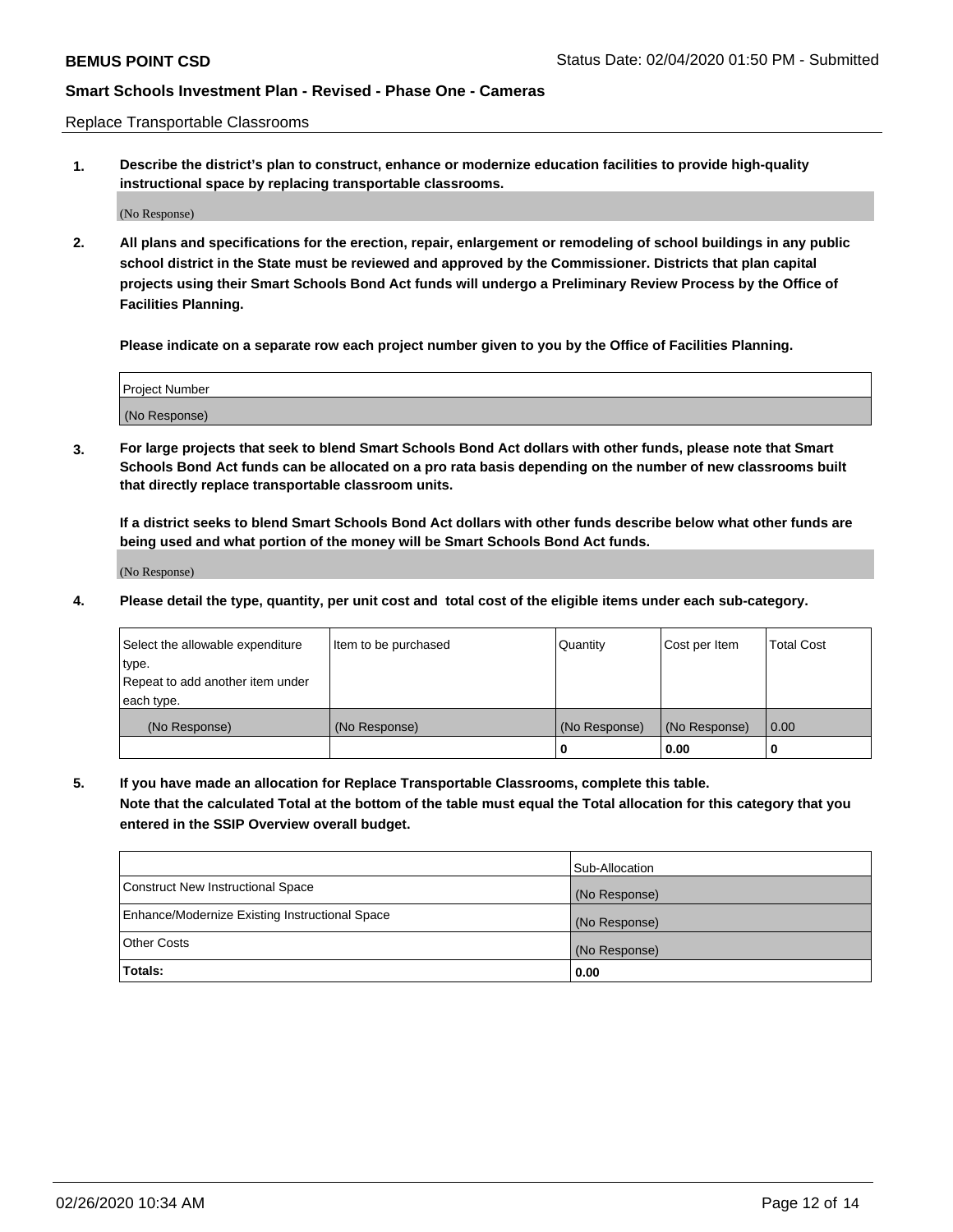### High-Tech Security Features

## **1. Describe how you intend to use Smart Schools Bond Act funds to install high-tech security features in school buildings and on school campuses.**

The safety and security of our students and staff at Bemus Point CSD is a primary focus of phase one for utilizing the SSBA funds. We currently have an outdated analog recording system that does not produce satisfactory video to be used by school personnel or law enforcement. The funds requested will be used to purchase 95 IP high megapixel security cameras for the interior and exterior of each building and replace the existing DVRs with appropriate servers.

**2. All plans and specifications for the erection, repair, enlargement or remodeling of school buildings in any public school district in the State must be reviewed and approved by the Commissioner. Smart Schools plans with any expenditures in the High-Tech Security category require a project number from the Office of Facilities Planning. Districts must submit an SSBA LOI and receive project numbers prior to submitting the SSIP. As indicated on the LOI, some projects may be eligible for a streamlined review and will not require a building permit. Please indicate on a separate row each project number given to you by the Office of Facilities Planning.**

| <b>Project Number</b> |
|-----------------------|
| 061001047999001       |
| (No Response)         |

### **3. Was your project deemed eligible for streamlined Review?**

- Yes  $\boxtimes$  No
- **4. Include the name and license number of the architect or engineer of record.**

| Name                 | License Number |  |
|----------------------|----------------|--|
| <b>Robert Nordin</b> | 28213          |  |

#### **5. Please detail the type, quantity, per unit cost and total cost of the eligible items under each sub-category.**

| Select the allowable expenditure  | Item to be purchased                  | Quantity       | Cost per Item | <b>Total Cost</b> |
|-----------------------------------|---------------------------------------|----------------|---------------|-------------------|
| type.                             |                                       |                |               |                   |
| Repeat to add another item under  |                                       |                |               |                   |
| each type.                        |                                       |                |               |                   |
| <b>Electronic Security System</b> | Server installation and configuration | 1              | 15,250.00     | 15,250.00         |
| <b>Electronic Security System</b> | Camera Installation and wiring        |                | 58,000.00     | 58,000.00         |
| <b>Electronic Security System</b> | Exterior IP Camera IMP521-1ES         | 5              | 1,400.00      | 7,000.00          |
| <b>Electronic Security System</b> | Exterior IP Camera #IMM12027-1EP      | 25             | 2,800.00      | 70,000.00         |
| <b>Electronic Security System</b> | Interior IP Camera #IMP221-1RS        | 4              | 1,100.00      | 4.400.00          |
| <b>Electronic Security System</b> | Network Server and software           | 2              | 25,000.00     | 50,000.00         |
| <b>Electronic Security System</b> | Interior IP Camera #IMM12024-1P       | $\overline{7}$ | 1,150.00      | 8,050.00          |
| <b>Electronic Security System</b> | Interior IP Camera #IMP221A-1RS       | 54             | 950.00        | 51,300.00         |
|                                   |                                       | 99             | 105,650.00    | 264,000           |

**6. If you have made an allocation for High-Tech Security Features, complete this table. Enter each Sub-category Public Allocation based on the the expenditures listed in Table #5.**